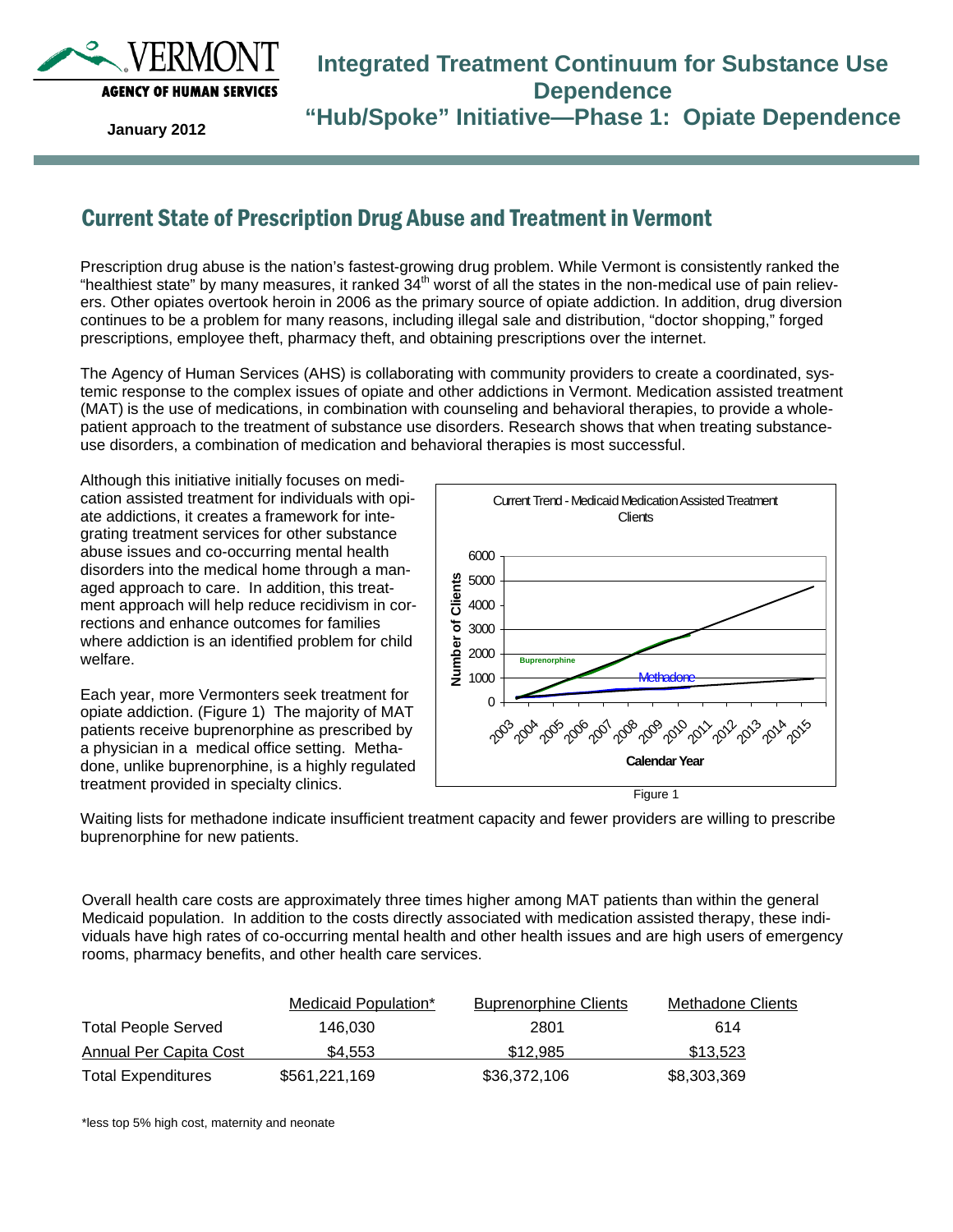# Opiate Addiction Treatment

Medication assisted therapy (MAT), such as methadone and buprenorphine in combination with counseling, has long been recognized as the most effective treatment for opiate addiction. These medications suppress the craving for opiates, thereby reducing relapse. Effective MAT programs also provide services such as mental and physical healthcare, case management, life skills training, employment, and self-help. The length of the course of treatment is individually determined according to patient need and criteria. MAT services are cost effective over time because they help stabilize the health of patients, increase their rate of employment and decrease involvement in the criminal justice system.



Figure 2 illustrates how opiate addiction treatment is integrated into the current health and substance abuse treatment continuum of care.

Figure 2

# Solution: Implement a "Hub and Spoke" System to Provide Appropriate Care

#### **"HUB"**

A *Hub* is a specialty treatment center responsible for coordinating the care of individuals with complex addictions and co-occurring substance abuse and mental health conditions across the health and substance abuse treatment systems of care. A *Hub* is designed to do the following:

- ♦ Provide comprehensive assessments and treatment protocols.
- ♦ Provide methadone treatment and supports.
- ♦ For clinically complex clients, initiate buprenorphine treatment and provide care for initial stabilization period.
- ♦ Coordinate referral to ongoing care.
- ♦ Provide specialty addictions consultation and support to ongoing care.
- ♦ Provide ongoing coordination of care for clinically complex clients.

#### **"SPOKE"**

A *Spoke* is the ongoing care system comprised of a prescribing physician and collaborating health and addictions professionals who monitor adherence to treatment, coordinate access to recovery supports, and provide counseling, contingency management, and case management services*. Spokes* can be:

- ♦ Blueprint Advanced Practice Medical Homes
- ♦ Outpatient substance abuse treatment providers
- Primary care providers
- **Federally Qualified Health Centers**
- Independent psychiatrists



Figure 3 outlines the components of the system.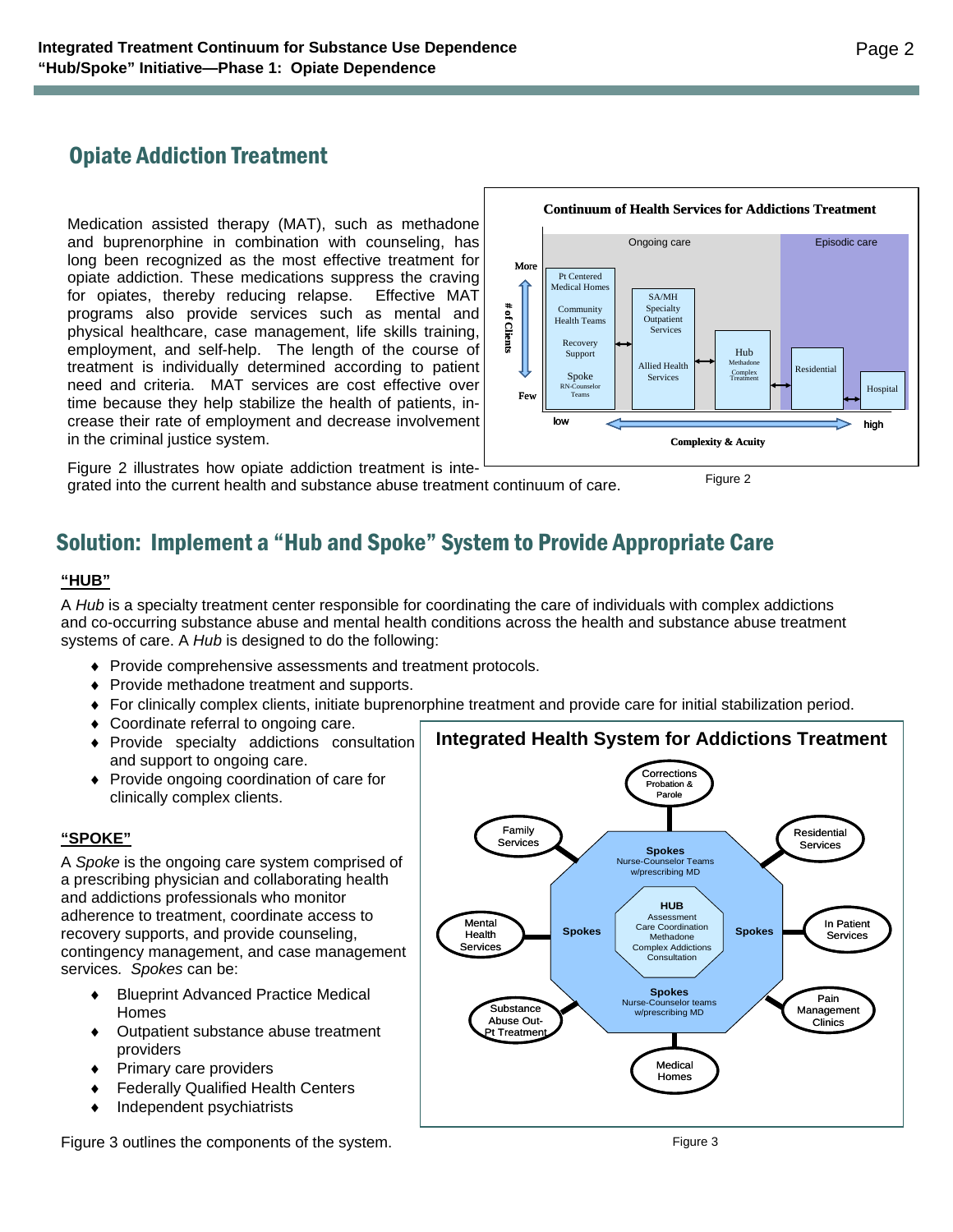### Caseload and Cost Model, Phase 1: Opiate Dependence - SFY 2013 & 2014

*Projected Caseloads*. To help determine the growing demand for treatment, caseload projections for SFY 2013 and SFY 2014 were based on actual buprenorphine growth trends from 2003-2010. Using risk stratification, 65% of cases are apportioned to the "spokes" and 35% to the "hubs." Estimated caseloads are:

- ♦ SFY 2013: 4,753
- ♦ SFY 2014: 5,323

This represent significant growth over the SFY2011 case load of 3,415 Vermonters receiving medication assisted treatment.

#### *Cost Modeling.*

(1) Statewide system investments:

- ♦ Expand methadone treatment capacity statewide.
- ♦ Support five geographically distributed specialty addiction treatment centers.
- ♦ Support buprenorphine prescribers by augmenting Community Health Teams with nurses and substance abuse/mental health counselors.

(2) Staffing and operating expenses determined with provider and other stakeholder involvement:

- ♦ HUB: 21.7 FTE (clinical, lab, support staff, facility, security, etc.) per 400 patients served.
- ♦ SPOKE: Two FTE licensed clinicians (1 RN and 1 licensed mental health/substance abuse clinician) per 100 patients.
- (3) Initial system offsets and sustainability:
	- ♦ New system costs are offset by ADAP's existing appropriation and DVHA's current spending on the MAT population.
	- ♦ DVHA will reinvest savings from improved care coordination and an enhanced federal match to sustain the new system.
		- ACA 2703 enhanced federal match: 90/10 for eight quarters where new initiative is implemented.
	- ♦ Estimated reductions in health care savings in select high cost / high use categories such as pharmacy, inpatient, emergency room, lab, and residential treatment.
	- ♦ Additional societal impacts and savings anticipated in areas such as corrections, employment, and children in custody (will be identified as part of evaluation design).

*Total Costs*. New system is cost neutral for first two years (SFY 2013-2014).\*

 \* *Assumes approved State Plan Amendment under ACA Section 2703 for Health Homes and SFY 2013 ADAP appropriation request.*

|                                                                                       | 2013                                       | 2014                                           |
|---------------------------------------------------------------------------------------|--------------------------------------------|------------------------------------------------|
| HUB & SPOKE TOTAL:<br>ADAP net of appropriation:<br>DVHA Investment net of new costs: | \$11,411,052<br>\$2,886,749<br>\$1,249,311 | \$18,364,691<br>6,368,371<br>S.<br>\$1,704,907 |
| <b>TOTAL NEW SYSTEM COSTS:</b>                                                        | \$4,136,059                                | \$8,073,278                                    |
| <b>State Share:</b><br><b>Federal Share:</b>                                          | \$<br>35.411<br>4,100,649<br>S.            | \$<br>13,239<br>8,060,039<br>\$.               |